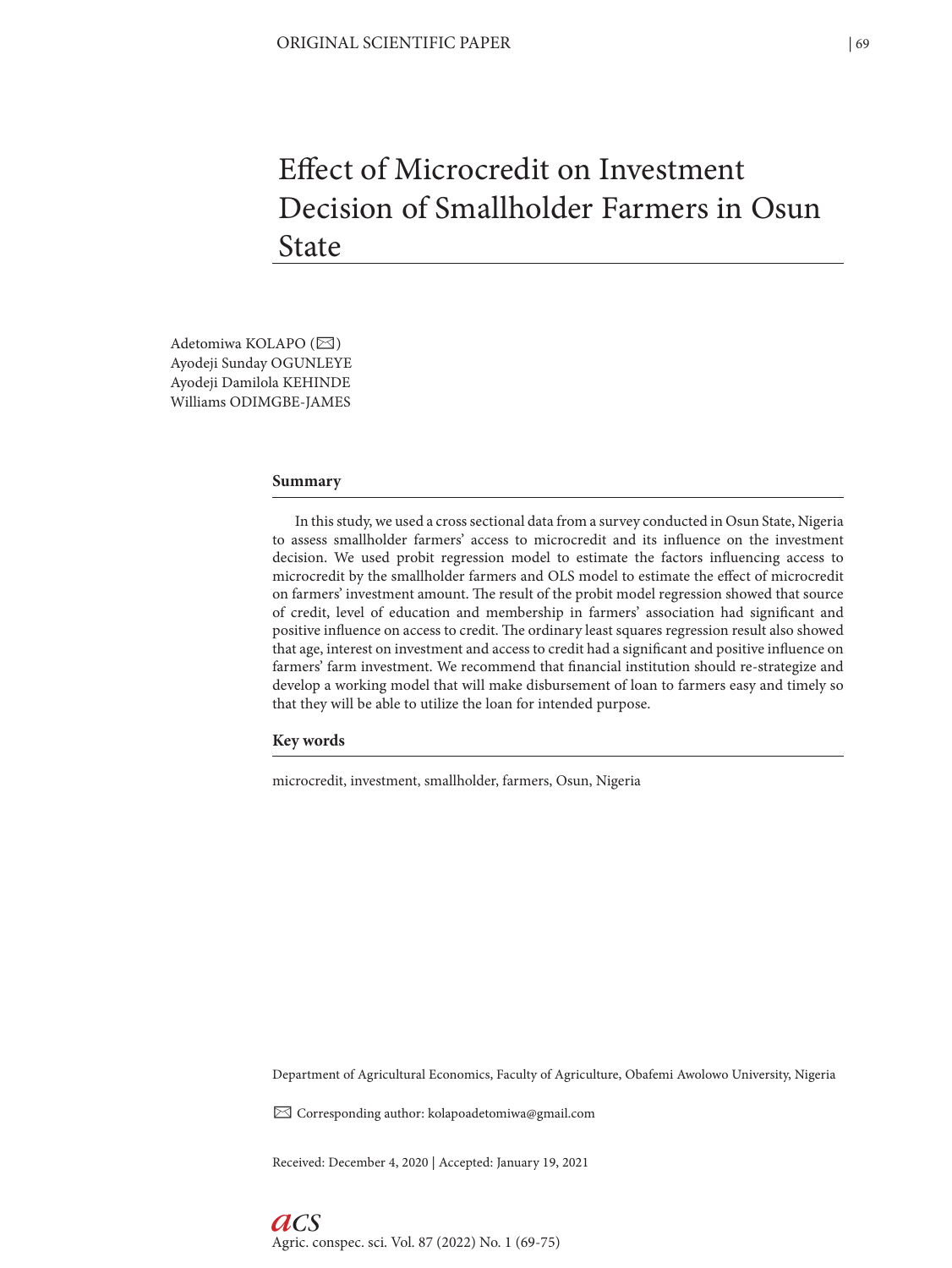## **Introduction**

Agriculture is the foundation of economic development, growth and poverty eradication in developing countries. According to World Bank Report (2008), agriculture in developing countries contributes an average of 29% to the Gross Domestic Product (GDP) and also employs 65% of the economically active labour force of the population, from production to marketing of various agricultural produce. The success of any agricultural practise is hinged on some factors. One major importance is the availability of inputs such as; seeds, fertilizers, herbicides, equipment and credit. Among these factors, accessibility to microcredit is a crucial factor in the process of poverty alleviation (El-Komi, 2010). Nwaru (2011) has described Agricultural credit as the transferring of purchasing power from the owner to someone who is in need of it on a temporary basis with the willingness and ability to repay it back at a specified period with or without interest. The provision of microfinance services in Nigeria dates back to centuries of years. In its traditional form, microfinance functions in Nigeria with the provision of micro-credit to rural and urban low-income earners. They operate in form of self-help groups that rotate the savings and credits among the group members. There are other informal providers of microfinance services like cooperative societies and savings collectors usually called "Baba Alajo". However, the major deterrent of these informal microfinance institutions is the fact that they serve few people as a result of insufficient funds available to finance their customers' projects and extend the financial services to rural areas. In order to improve this situation, the Nigerian government has established series of financed micro/rural credit programmes that would assist the poor to fund the micro-business. Such programmes include the Rural Banking Programme, the Agricultural Credit Guarantee Scheme (ACGS), a concessionary interest rate, and sectorial allocation of credits. Others are the Nigerian Agriculture and Co-operative Bank Limited (NACB), the Family Economic Advancement Programme (FEAP), the Nigerian Agricultural Insurance Corporation (NAIC), the Peoples Bank of Nigeria (PBN), the National Directorate of Employment (NDE), the Community Banks (CBs), and the National Poverty Eradication Programme (NAPEP) which was created in 2000 with the mandate of providing financial services to alleviate poverty.

Consequently, access to microcredit is assumed to have a positive relationship with investment decisions undertaken by farmers so that farmers are able to undertake more investment projects as they have access to microcredit. Access to credit facilities affects investment decisions in that a firm is not able to commit resources into the future because of the lack of capital. Hailu (1991) and Garba (1991) identified capital constraint as a major hindrance to improved farming practices. It must be noted that when capital is limited, investment in agricultural inputs will also be minimal since farmers will not like to risk the implementation of a new technology or innovation. The importance of investment cannot be over-emphasised in a developing nation like Nigeria as it leads to provision of jobs, which leads to increase in income levels and hence an improved standard of living. In order to examine investment in the farming system effectively, it is necessary to take into consideration all social components as well as economic factors. Most of the small scale farmers are poor and cannot provide any collateral in order to obtain large amounts of loan facilities from banks, saving enough in order

to boost their productivity becomes unrealistic. In this regard, it must be noted that microcredit cannot be avoided if the aim is to improve investment alternatives and increase the productivity of farmers. The significance of this study is therefore to access the role microcredit plays in peri-urban farmers' investment decisions in Osun State, Nigeria, by examining the socioeconomic characteristics of the farmers, analysing the factors that influence farmers' access to credit, determining the effect of microcredit access on farmers' investment decision and identifying the constraints to microcredit faced by smallholder farmers.

### **Materials and Methods**

#### **Data Source and Description**

In this study, we make use of cross-sectional data which was collected across Osun State, Nigeria in 2018. A multi-stage sampling procedure was used to select sampled areas from each Local Government Areas and households from each selected sampled areas. Following the NBS recommendation for a nationally representative data collection (NBS, 2010), 10% of the LGAs in the States and 5% of the total sampled areas per LGA were randomly selected. Interviews were conducted with the aid of a well-structured questionnaire, and a total of 100 peri-urban farmers were sampled. The questionnaire centers on respondent's socio-economic characteristics, source of micro credits, farmers' investment decision and constraints to accessing micro credit.

## **Econometric Model Specification**

#### **Probit Regression**

In order to analyze the factors influencing access to micro credit among smallholder farmers in Osun State, probit regression was used. For the probit model, we assume that the decision of the 'i'th farmer to access micro credit or not depends on an unobservable utility index  $Y_i^*$  that is determined by the explanatory variables, and that the higher the value of this utility index the higher the probability that the farmer will access micro credit. The decision probability (dependent variable)  $Y_i$  is limited between the values of 1 and 0.

$$
Y_i = \begin{cases} Y_i^* & \text{if } Y_i^* > 0 \\ 0 & \text{if } Y_i^* \le 0 \end{cases} \tag{1}
$$

The probit model is expressed as:

$$
\text{Prob}(Y^* > 0) = F(X'\beta) = \Phi(X'\beta) = \int_{-\infty}^{X'\beta} \phi(Z) dZ \tag{2}
$$

where  $F(X' \beta)$  = cumulative degree of freedom of the standard normal distribution.

$$
Y_i^* = X' \beta + e_i \quad (3)
$$

 $C$ redit access<sub>i</sub>= $\beta_o + \beta_1 AGE_i + \beta_2 GEN_i + \beta_3 EDU_i + \beta_4 LANO_i + \beta_5 CRAW_i + \beta_6$  $SAV_i + \beta_z FBO_i + \beta_s FAREX_i + \beta_s HSIZ_i + \beta_{10} SOLA_i + \mu_i$ (4)

where *AGE* = Age, *GEN* = Gender, *EDU* = Education level, *LANO*  = Land ownership, *CRAW* = Credit awareness, *SAV*= Savings, *FBO* = Member of a farmer-based association, *FAREX* = Farming experience, *HSIZ* = Household size, *SOLA* = Source of loan.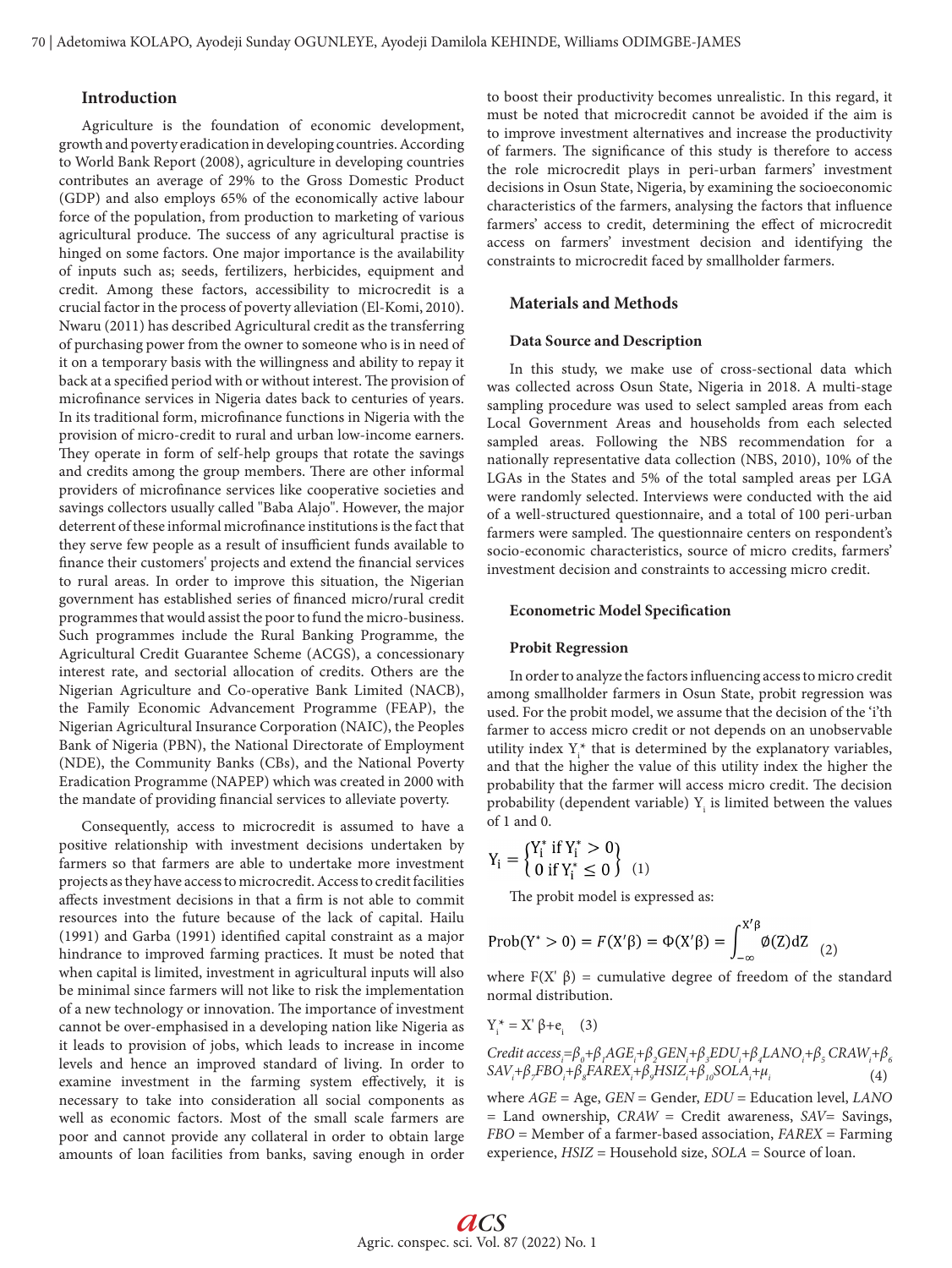## **OLS Regression Model**

In estimating the effects of microcredit access on farmers' investments amount, the Ordinary Least Square regression was employed following Adams (2015). This is due to the fact that the dependent variable is continuous and Ordinary Least Square procedure is the simplest type of estimation procedure used in statistical analyses Gujarati (2004).

OLS Model specification;

*Y*<sub>*i*</sub>= $\beta_0 + \beta_i X_i + \varepsilon_i$  (5)

where  $Y_i$  is the continuous explained variable,  $\beta_o$  is the intercept (constant),  $\beta_i$  is the parameter to be estimated,  $X_i$  is the explanatory variable in the model and  $\varepsilon$ <sub>*i*</sub> is the stochastic error term which is independent, identical normally distributed with zero (0) mean and constant variance. In estimating the parameter  $\beta$ <sub>i</sub>, the sum of squares error must be minimized, which can be expressed as *SSE=εε*. In order to take the derivatives of the quantity with regard to the  $β<sub>i</sub>$  firstly the error term, ε is expressed in terms of  $Y<sub>i</sub>$ ,  $X<sub>i</sub>$  and *βi* .

The explicit OLS model for the study was presented as

*Investment*
$$
h_a = \beta_0 + \beta_1 X_1 + \beta_2 X_2 + \beta_3 X_3 + \beta_4 X_4 + \beta_5 X_5 + \beta_6 X_6 + \beta_7 X_7 + \varepsilon
$$
 (6)  
where X<sub>1</sub> = Age, X<sub>2</sub> = Household size, X<sub>3</sub> = Land ownership,  
X<sub>4</sub> = Awards of microcredit, X<sub>5</sub> = Savings, X<sub>6</sub> =interest on  
investment, X<sub>7</sub> = Credit access.

#### **Kendall's Coefficient of Concordance**

Kendall's coefficient of concordance is used to calculate the agreement level among the farmers' ranking of the constraint following Adams (2015). Kendall's coefficient of concordance also known as "Kendall's W" is a non-parametric statistic which can be used for assessing agreement among rankers. The constraints identified are ranked according to the most-pressing to the leastpressing using numerals; 1, 2, 3, 4, 5, 6, 7, and 8. The constraint with the highest score (8) is ranked as the less pressing while the least score (1) represents the most pressing.

Specifically, "Kendall's W" is presented as follows:

$$
R_{i} = \sum_{j=1}^{m} r i, j
$$
\n
$$
\bar{R} = \frac{1}{n} \sum_{i=1}^{n} R_{i}
$$
\n
$$
S = \sum_{i=1}^{n} (R_{i} - \bar{R})^{2}
$$
\n
$$
W = \frac{12S}{m^{2}(n^{3} - n)}
$$
\n(10)

where *Ri* is total rank given to objects, *R* mean value of total rank, S is the sum of squared deviation, W is Kendall's coefficient of concordance, i is the individual item being ranked, m is the number of estimators, and n is the number of items.

# **Results and Discussion**

## **Socioeconomic Characteristics of the Smallholder Farmers**

The socioeconomic distribution of the smallholder farmers showed that majority (72%) of the respondents were male (Table 1).

**Table 1.** Description of socio-economic characteristics of respondents

| Variable                  | Frequency          | Percentage |
|---------------------------|--------------------|------------|
| Age (years)               | 96                 | 96.0       |
| 16-64                     | $\overline{4}$     | 4.0        |
| >64                       | 40.39 (±9.687)     |            |
| Mean                      |                    |            |
| Gender (Male)             | 72                 | 72.0       |
| <b>Marital</b> status     |                    |            |
| Married                   | $70\,$             | 70.0       |
| Others                    | 30                 | 30.0       |
| Household size            |                    |            |
| (People)                  |                    |            |
| $1 - 5$                   | 86                 | 86.0       |
| $6 - 10$                  | 13                 | 13.0       |
| $10 - 15$                 | $\,1$              | 1.0        |
| Mean                      | $4.03 (\pm 2.298)$ |            |
| Farm experience           |                    |            |
| (years)                   |                    |            |
| $\leq 10$                 | 44                 | 44.0       |
| $11 - 20$                 | 49                 | 49.0       |
| $\geq$ 21                 | $\overline{7}$     | 7.0        |
| Mean                      | $11.53(\pm 5.880)$ |            |
| <b>Years of education</b> |                    |            |
| None                      | $\mathbf{1}$       | $1.0\,$    |
| $1-6$                     | 8                  | 8.0        |
| $7 - 12$                  | 25                 | $25.0\,$   |
| $\geq$ 13                 | 66                 | 66.0       |
| Land ownership            |                    |            |
| Self-owned                | 65                 | 65.0       |
| Rent                      | 33                 | 33.0       |
| Joint-ownership           | $\sqrt{2}$         | $2.0\,$    |

Note: Figures in parenthesis are standard deviation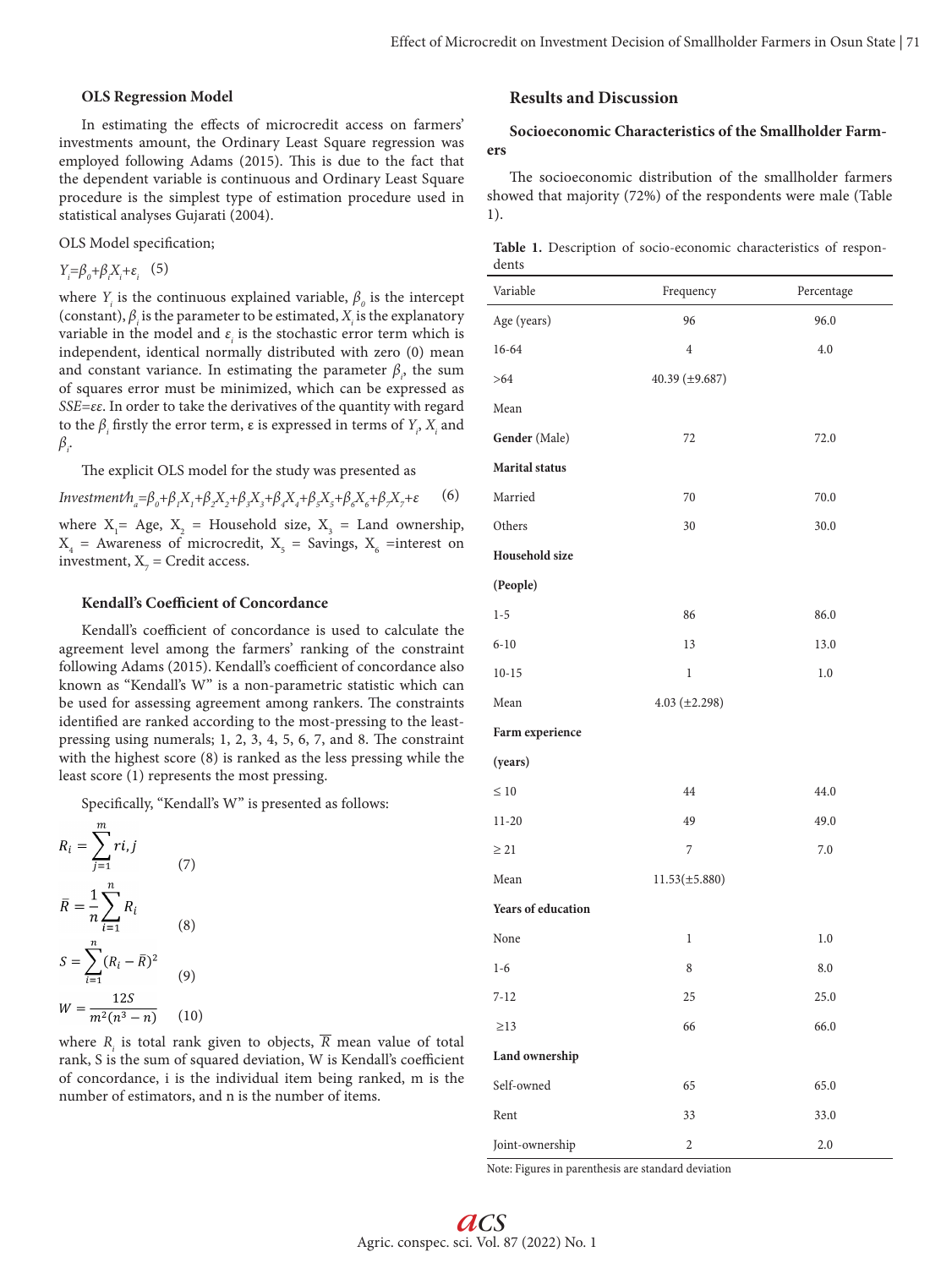This implied that the male gender was more involved in farming than their female gender counterparts. The male domination in farming might be attributed to their access to resources such as credit and land. The average age of the farmers was 40.39±9.68 years. This implied that the farmers were still in their active and productive age and were thus expected to be efficient in carrying out their farm operation since they possessed the required energy. This is because the use of traditional farm implements still dominates production practices in the area. Majority (70%) of the respondents were married. The result was in agreement with Anang et al., (2015) and Adams (2015) that marriage has a direct relationship with family stability, therefore the high percentage of married respondents suggested that the farmers were stable and able to make good business decisions. The mean household size of the respondents was 4.03±2.298 people. This implies that farmers had a small household size, they were thus expected to make use of hired labour to carry out farming activities. The average years of experience for the respondents was 11.53±5.88 years. This implies that farmers have been into farming for a considerable numbers of years. It is expected that as farming experience increases, the chances of farmers' accessing credit might also increase. This is because microfinance institutions are more assured when given out credit to farmers who are well experienced because the farmers are well aware of farming situations which could increase their productivity. The results also revealed that majority (66%) of the respondents had acquired 13 or more years of education. Thus, they were expected to be able to interpret, understand and use available resources to boost their level of production and improve their managerial abilities. The result presented in Table 2 shows that about 84% of the respondents acknowledged that they had access to credit whereas 16% had never accessed credit. 26% of those who had access to credit got it from cooperative societies (credit unions). Other sources include NGO (17%), family and friends (15%), Microfinance and agricultural development (11% each), commercial banks (3%) and rural and community banks (1%).

**Table 2.** Distribution of respondents by source of microcredit

| Microcredit source          | Frequency | Percentage |
|-----------------------------|-----------|------------|
| Commercial bank             | 3         | 3.0        |
| Agricultural development    | 11        | 11.0       |
| NGO                         | 17        | 17.0       |
| Credit union                | 26        | 26.0       |
| Rural and community bank    | 1         | 1.0        |
| Microfinance                | 11        | 11.0       |
| Others (friends and family) | 15        | 15.0       |

## **Determinants of Access to Micro-Credit among Smallholder Farmers (Probit Regression)**

The factors that influenced the farmers access to micro credit were examined using probit model and is presented in Table 3. The results from the probit model used in examining the

factors that affect the access to micro credit were obtained using maximum likelihood estimation technique. An additional insight was also provided by analyzing the marginal effects, which was calculated as the partial derivatives of the non-linear probability function, evaluated at each variable sample mean in line with Greene (2008). Considering the likelihood factors in Table 3, the likelihood estimates of the probit model indicated that the Chi-square statistic of 56.18 was highly significant ( $p < 0.01$ ) suggesting that the model had a strong explanatory power. The pseudo coefficient of multiple determination  $(R^2)$  shows that 63.89 % of the variation in farmers' access to micro credit in the study area was collectively explained by the independent variables. Access to micro credit by the farmers was significantly influenced by membership in farmers association, loan source and education level of the farmers.

Membership in a farmers' association had a positive coefficient which was statistically significant at 1% on access to micro credit. The result of the marginal effect shows that the membership in a farmers' association has had the likelihood of increasing access to micro credit by 17.6%. This might be due to the fact that most financial institutions prefer to disburse credit to farmers belonging to an association for easy recollection of the loan. This helps to reduce the moral hazards associated with credit access. This result is in agreement with Obisesan (2013). Furthermore, the source of the micro credit was found to be positive and statistically significant at 10% on access to micro credit by the farmers. The result of the marginal effect shows that source of credit had the likelihood of increasing access to micro credit by 6.1%. This implies that farmers who access micro credit from informal sources have an increased probability of having access to credit than from formal sources. This might be due to the fact that formal credit source requires collateral which the smallholder farmers might not possess.

In addition, education level is statistically significant at 1% with a marginal effect of 0.012. This implies that the probability of the smallholder farmers who are educated to access credit increases by 1.2%. This might be attributed to the fact that farmers who are educated are better informed. This result is consistent with that of Okurut (2006 and 2008); Bakhshoodeh and Karami (2008) who established that education level is a positive and significant determinant to credit access.

Gender of farmers was not statistically significant but it shows a positive relationship between gender and access to credit. This implies that male farmers have a higher probability of accessing credit than their female counterparts. This is in agreement with Dzadze et al., (2012); Olatinwo et al., (2012); Adegbite (2011). This awareness is not statistically significant but it indicates a positive relationship between awareness and access to credit. This implies that the probability of farmers who are aware of credit facilities to access the credit is higher than their counterparts who are not aware of such credit facilities. This also agrees with Anang et al., (2015) and Okoronko et al., (2014) who reported a positive correlation between the access to credit and awareness. Savings are also not statistically significant but the results shows a positive relationship between savings and access to credit. This implies that the probability of accessing credit by a farmer who saves in a financial institution is higher compared to other farmers who do not save. Farm experience is also not statistically significant but the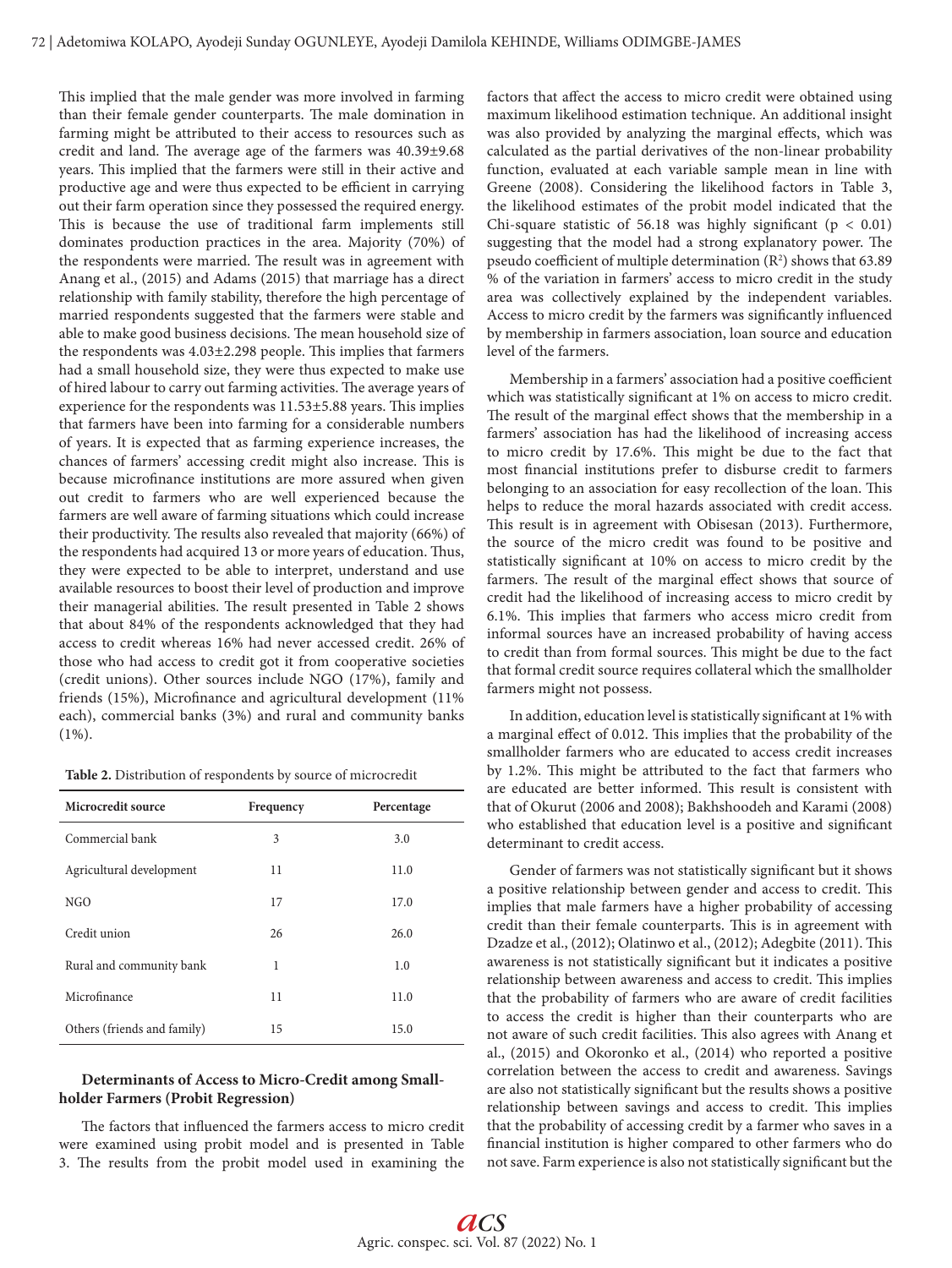| Table 3. Parameter estimates of Probit regression model |  |
|---------------------------------------------------------|--|
|---------------------------------------------------------|--|

| Independent variable   | Coefficient  | Marginal effect | P-value      |
|------------------------|--------------|-----------------|--------------|
| $_{cons}$              | $-3.917$     |                 | 0.036        |
| Age                    | $-0.013$     | $-0.001$        | 0.817        |
| Gender                 | 0.397        | 0.024           | 0.536        |
| Household size         | 0.074        | 0.004           | 0.711        |
| Land ownership         | $-0.065$     | $-0.003$        | 0.911        |
| Credit awareness       | 0.701        | 0.062           | 0.285        |
| Farmers' association   | 1.649        | $0.176***$      | 0.009        |
| Loan source            | 1.306        | $0.061*$        | 0.057        |
| Years of experience    | 0.015        | 0.176           | 0.855        |
| Savings                | 1.88E-05     | 9.87E-07        | 0.307        |
| <b>Education</b> level | 0.236        | $0.012***$      | $\mathbf{0}$ |
| Log likelihood         | $-15877174$  |                 |              |
| Number of observations | 100          |                 |              |
| LR chi2 (10)           | 56.18        |                 |              |
| Prob > chi2            | $\mathbf{0}$ |                 |              |
| Pseudo R-squared       | 0.6389       |                 |              |

Note: \*\*\*, \*\*, \* - significant at P < 0.01, P < 0.05, and P < 0.10 level, respectively

results indicated a positive relationship with access to microcredit. This implies that farmers with more farm experience have a higher probability of obtaining credit than their counterparts who lack farm experience. This result is consistent with Obisesan (2013) reporting a positive relationship between access to credit and farm experience.

#### **Effect of Microcredit on Farmers' Investment Decision**

The result of the effect of microcredit on farmers' investment using OLS regression is shown in Table 4. From the result, the adjusted R-squared (0.7913) implies that about 79% of the changes in the dependent variable are jointly influenced by the explanatory variables. Thus, it can be concluded that the entire coefficients of the explanatory variables of the model are not simultaneously equal to zero statistically. This identifies that the explanatory variables influence farmers' decision to access microcredit to invest in their farming activities.

From the result, interest on investment was statistically significant at 1% level of significance. This implies that as interest on investment made by farmers increases by 1 unit, farmers' farm investment amount also increases by 5.07E-5 units. Also, access to credit was statistically significant at 1% level of significance. This implies that if access to credit goes up by 1unit, the investment decisions of farmers increases by 9.772 units. This is consistent with the study of Adams (2015) who hypothesized a positive correlation between access to credit and farmer investment amount. Age was found to be statistically significant at 1% level of significance. This implies that as the age of farmers increases by one unit, farmers' farm investment amount increases by 0.564 units. The results indicate that household size, land ownership, awareness and savings were not statistically significant.

**Table 4.** Estimates of the OLS Regression

| Variable               | Coefficient    | Std. Error | t-value | P-value          |
|------------------------|----------------|------------|---------|------------------|
| cons                   | $-15.773$      | 7.240      | $-2.18$ | 0.032            |
| Interest on investment | $5.07E - 5***$ | 3.56E-06   | 14.27   | $\boldsymbol{0}$ |
| Age                    | $0.563***$     | 0.199      | 2.83    | 0.006            |
| Household size         | $-0.737$       | 0.776      | $-0.95$ | 0.345            |
| Credit awareness       | $-1.442$       | 3.075      | $-0.47$ | 0.64             |
| Credit access          | $10.396***$    | 3.63       | 2.86    | 0.005            |
| Savings                | $-3.13E-05$    | 3.70E-05   | $-0.85$ | 0.399            |
| Land ownership         | 0.881          | 2.627      | 0.34    | 0.738            |
| R-squared              | 0.8061         |            |         |                  |
| Adjusted R-squared     | 0.7913         |            |         |                  |
| Probability            | >0.0000        |            |         |                  |

Note: \*\*\* - significant at P < 0.01

#### **Kendall's Coefficient of Concordance Result**

The constraints of smallholder farmers in accessing microcredit were identified and presented in Table 5. The Kendall's 'W' was found to be 0.412 and significant at the 1% level. There is an agreement among the farmers in the ranking of the constraint. The Kendall's 'W' of 0.412 indicates that there was 41.2 present agreement between the respondents in ranking the constraint they faced in accessing microcredit. The 3 major constraining factors of accessing credit by the smallholder farmers were collateral requirement, association membership requirement, and distant collection point.

Collateral requirement was found to be the most constraining factor of credit access. Nevertheless, the success of credit access is hinged on collateral to avoid moral hazards; the situations become unbearable when the farmers do not have any or sufficient assets to be used as collateral. This result is in agreement with the findings of Adams (2015) that collateral requirements as well as high interest rate among others are some of the major factors influencing the demand for microcredit. Also, in the findings of IFAD (2001), the major factors hindering farmers' chances of accessing microcredit were lack of collateral due to limited ownership of assets. Association membership was the second major constraining factor identified. Due to many reasons including moral hazards associated with credit disbursement to the farmers, many formal financial institutions, both government and private agencies prefer to give loans to a group of farmers or individual farmers involved in group/association settings so that when the loan repayment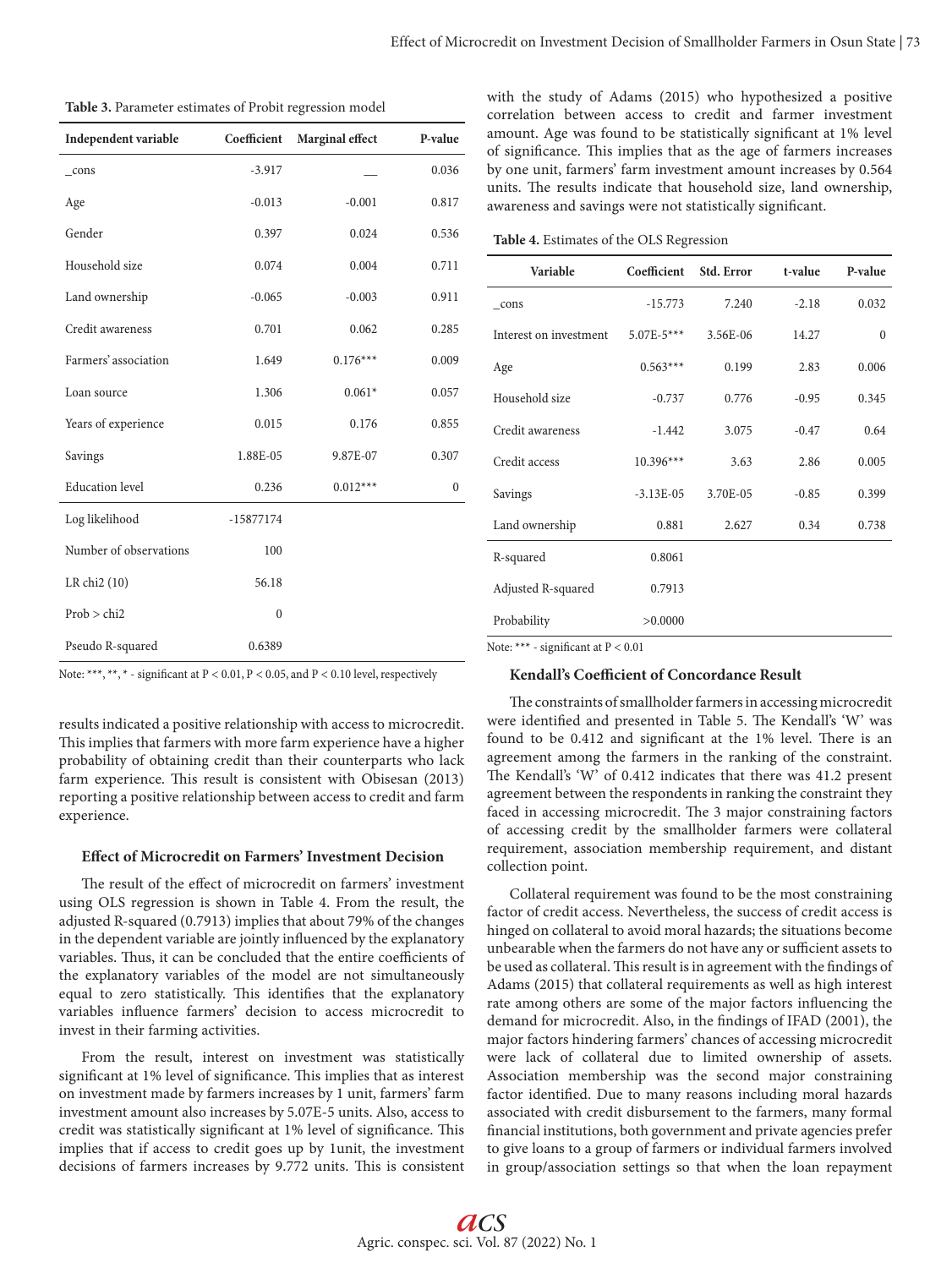is defaulted, the association/group will be held responsible. This result agreed with Barham and Chitemi (2009) and Adams (2015) that farmers' association membership increased their chance of accessing credit to enhance farm operations. Distant collection point was identified as the third major constraint to accessing microcredit. For microcredit to be effectively and efficiently used, it must be available and readily accessible. In other words, the distance between the microfinance institutions providing the credit should be close to the locality of the farmer accessing the credit, not at a very far place. Late disbursement of microcredit was identified as the fourth constraining factor farmers' faced. In farming, when loans are issued out to farmers before or after a particular farming season, the money usually gets rechannelled into other business which might not be profitable. It is therefore important that farmers receive credit early to interface their farming activities to ensure productive use. The fifth constraint experienced by farmers in accessing microcredit is high interest rates charged on loans by financing institutions like commercial banks. This increases the farmers' risk and becomes more serious when there is a situation of crop failure due to bad weather or unpredicted change in human behaviour, which could affect the living standards of smallholder farmers. This result is consistent with the results of Anyanwu (2004) and Okojie et al. (2010) that high interest rates imposed by microfinance institutions are one of the major constraints being faced farmers in accessing credit.

**Table 5.** Constraint in accessing microcredit

| <b>Identified constraint</b>       | Mean score | Rank            |
|------------------------------------|------------|-----------------|
| Short repayment period             | 5.66       | 6 <sup>th</sup> |
| Inadequate credit size             | 6.18       | 7 <sup>th</sup> |
| Collateral requirement             | 2.11       | 1 <sup>st</sup> |
| Guarantor requirement              | 6.44       | 8 <sup>th</sup> |
| Association membership requirement | 3.08       | $2^{\text{rd}}$ |
| High interest rate                 | 4.94       | 5 <sup>th</sup> |
| Distant collection point           | 3.43       | 3 <sup>rd</sup> |
| Late disbursement                  | 4.17       | 4 <sup>th</sup> |
| Diagnostics                        |            |                 |
| Number of observations             | 100        |                 |
| Kendall's W                        | 0.412      |                 |
| D.f                                | 7          |                 |
| Asymptotic Sig.                    | 0.000      |                 |

Source: Author's computation from field survey (2018)

## **Conclusions**

The study concluded that smallholder farming was dominated by male farmers with relatively good educational background. The result from the probit analysis indicated that the factors influencing farmers' access to credit were the level of education, source of loan and farmers' association membership status. The result from the OLS regression shows that the farmer's investment amount/decision was influenced by age, interest on investment and credit access. The major constraints farmers faced in accessing credit were; collateral requirement, association membership requirement and distant collection point. It was recommended that collateral security demanded from farmers by microfinance institutions should be minimized as this would motivate farmers to access the credit needed to boost their production. There is a need for the farmers to join farmers' association group so that they could have access to micro credit in their locality. Also, financial institution needs to re-strategize and develop a working model that will make disbursement of loan to farmers easy and timely so that the farmers will be able to utilize the loan for intended purpose.

## **References**

- Adams D. (2015). Determinants of Microcredit Access and Farmers Investment in Small-Scale Peri-Urban Agriculture: A Case Study of Dzorwulu Vegetable Farmers. (Unpublished master's thesis). University of Ghana, Legon, Ghana
- Adegbite D. A. and Adeleye O. A. (2011). Determinants of Farmers' Access to Micro-Credit in Oyo State. Nig J of Agric Res and Dev. 10  $(1): 44-56$
- Anang B. T., Sipilainen T., Backman, S., Kola J. (2015). Factors Influencing Smallholder Farmers Access to Agricultural Microcredit in Northern Ghana. Afri J of Agric Res. 10 (24): 2460-2469. doi: 10.5897/AJAR
- Anyanwu C. M. (2004). Microfinance Institutions in Nigeria: Policy, Practice and Potentials. Review of Small Farmer Access of Agricultural Credit in Nigeria. International Food Policy Research Institute (IFPRI). Policy Note No.25.
- Atieno R. (2001). Formal and Informal Institutions" Lending Policies and Access to Credit by Small-scale Enterprises in Kenya: An empirical Assessment. African Economic Research Consortium, Nairobi.
- Ayamga M., Sarpong D. B., Asuming-Brempong S. (2006). Factors Influencing the Decision to Participate in Microcredit Programmes: an Illustration for Northern Ghana". Ghana J of Dev Studies 3(2): 57- 65. doi: 10.4314/gjds.v3i2.35043
- Bakhshoodeh M., Karami A. (2008). "Determinants of Poor Accessibility to Microcredit in Rural Iran," International Conference on Applied Economics (*ICOAE*), September 2008.
- Barham J., Chitemi C. (2009). Collective Action Initiatives to Improve Marketing Performance: Lessons from Farmer Groups in Tanzania. Food Policy 34: 53-59
- Dzadze P., Osei Mensah J., Aidoo R., Nurah G. K. (2012). Factors Determining Access to Formal Credit in Ghana: A Case Study of Smallholder Farmers in the Abura-Asebu Kwamankese District of Central Region of Ghana. J of Dev and Agric Econ. 4 (14): 416-423. doi: 10.5897/JDAE12.099
- El-Komi M. S. (2010). Poverty Alleviation Through Microfinance and Implications on Education, Dissertation Publishing UMI13421471, ProQuest.